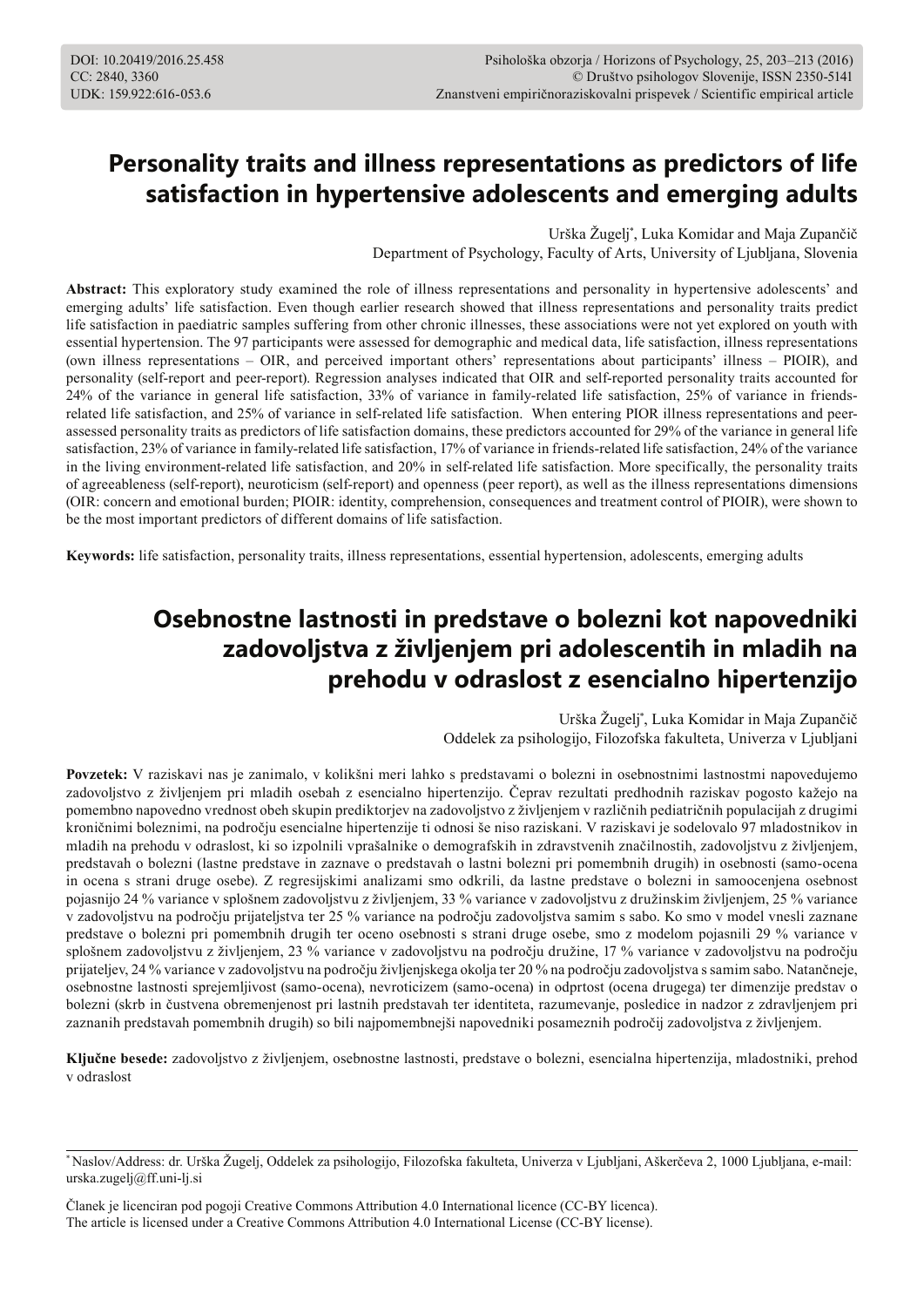Over the last decades, positive levels of life satisfaction have been associated with a broad range of positive personal, psychological, and social outcomes in youth. Furthermore, different aspects of life satisfaction have been recognized as important indicators of physical and mental health as opposed to a mere absence of illness or disability in adult and paediatric populations (Huebner et al., 2004; Marcionetti & Rossier, 2016; Proctor, Linley, & Maltby, 2009)*.*

#### **Life satisfaction in adolescents and emerging adults with essential hypertension**

Our study focuses on life satisfaction in adolescents and emerging adults with essential or primary hypertension. Essential hypertension is a chronic condition characterized by elevated blood pressure with no identifiable physical origin and relatively non-symptomatic course of illness (Varda & Gregorič, 2005). The illness can go unnoticed for years and the affected person can usually live a relatively normal life. However, untreated and thus uncontrolled chronically elevated blood pressure is recognized as one of the major risk factors for the development of several cardiovascular and renovascular diseases, i.e., congestive heart failure, myocardial infarction, renal disease, and stroke (Varda & Gregorič, 2005). To avoid these adverse outcomes of high blood pressure, diagnosed patients are required to follow complex, lifelong treatment regimens consisting of controlled diet, exercise and other relevant life-style changes. In more severe cases medication is needed (Finset & Gerin, 2008). Yet, since patients rarely perceive the symptoms and their everyday life is not significantly affected, they may find it hard or even unnecessary to follow medical recommendations. We must note however, that hypertension may not be nonsymptomatic for all patients and well-being may be reduced (Bardage & Isacson, 2001; Hildingh, & Baigi, 2010).

Considering the health benefits of higher levels of life satisfaction and at the same time the threat of severe complications and the necessity of everyday life modifications, monitoring relevant aspects of hypertensive patients' psychosocial adaptation to illness is essential. In our study, we focused on various domains of life satisfaction.

Life satisfaction is usually defined as a cognitive judgment of the degree of self-perceived positivity in one's overall life or in specific life domains (e.g., school, family, friends, self, community). It represents a component of subjective well-being, along with happiness, positive emotionality, and negative emotionality (with the latter two considered as an emotional component of well-being; Diener, Suh, Lucas, & Smith, 1999). As such, life satisfaction measures are recognized to be relevant indicators of one's psychosocial functioning and/or adaptation to illness (Edwards, Patrick, & Topolski, 2003; Huebner et al., 2004; Sawyer et al., 2005).

Although it is expected that illness itself considerably affects life satisfaction, several factors may moderate/mediate this association. For example, Diener et al. (1999) report that subjectively perceived health predicted life satisfaction: "If people can find a way to appraise their health positively, the adverse impact of illness or disability on life satisfaction can be mitigated" (pp. 17). Similarly, the extent to which

adolescents defined themselves in terms of their illness was most problematic when they perceived the illness in highly negative terms (Helgeson & Novak, 2007). Furthermore, self-rated health was found to be significantly related to many important outcomes in adolescents, such as school achievement, participation in sports and exercise, subjective well-being, family income, parent-child relationships, selfesteem, and quality of life, but unrelated to physical symptoms (Edwards et al., 2003)*.*

#### **Illness representation dimensions and personality traits as predictors of life satisfaction**

According to Leventahl's Self-Regulation Model of Illness Representations (Leventhal Halm, Horowitz, Leventhal, & Ozakinci, 2004; Petrie & Weinman, 2012) we can expect illness representations to play an important role in the perceived life satisfaction of chronically ill persons. In Leventhal's model, individuals are active problem solvers who derive representations of illness. The model presents illness representations as a complex system organized along emotional and five cognitive themes (Broadbent Petrie, Main, & Weinman, 2006; Petrie & Weinman, 2006). The cognitive themes are identity (the symptoms associated with illness), perceived timeline of the condition (acute versus chronic illness beliefs), causal beliefs (personal ideas about the cause), perceived consequences, and cure/control beliefs (how personal actions and medical treatments can control the condition). Accordingly, perceiving illness to have more severe consequences, to last for longer periods of life (or even lifelong), as not amenable to personal or treatment control, incomprehensible, accompanied by many symptoms, emotionally demanding, and worrisome can all indicate stronger impact of illness on one's everyday life and functioning. Individuals rely on these representations to guide their responses to health threats. Through this impact on individual's coping strategies subjective well-being is also affected (Chong, Mackey, Broadbent, & Stott, 2012).

Another feature of Leventhal's model is a multilevel perspective: illness representations are dependent on the multilevel context in which they emerge, with the characteristics of self at the first level, and the broader social and cultural contexts at higher levels. The levels interconnect via the feedback loop (Leventhal et al., 2004). This means that one's illness representations develop in a social context and are continuously being re-examined in communication with other people. Thus, it is sensible to examine the broader context and not only the patient's own illness representations. Salewski (2003) lists main reasons for assessing important others' representations: (i) important others can affect the patient's own illness representations; (ii) adequate support can facilitate development of more functional representations; and (iii) important others (their support) significantly predict coping with illness. Furthermore, a stronger cohesion in the understanding of illness among family members results in more effective coping with the illness and higher subjective well-being in adolescent patients (Salewski, 2003). In our study, we aimed to consider somewhat different aspect of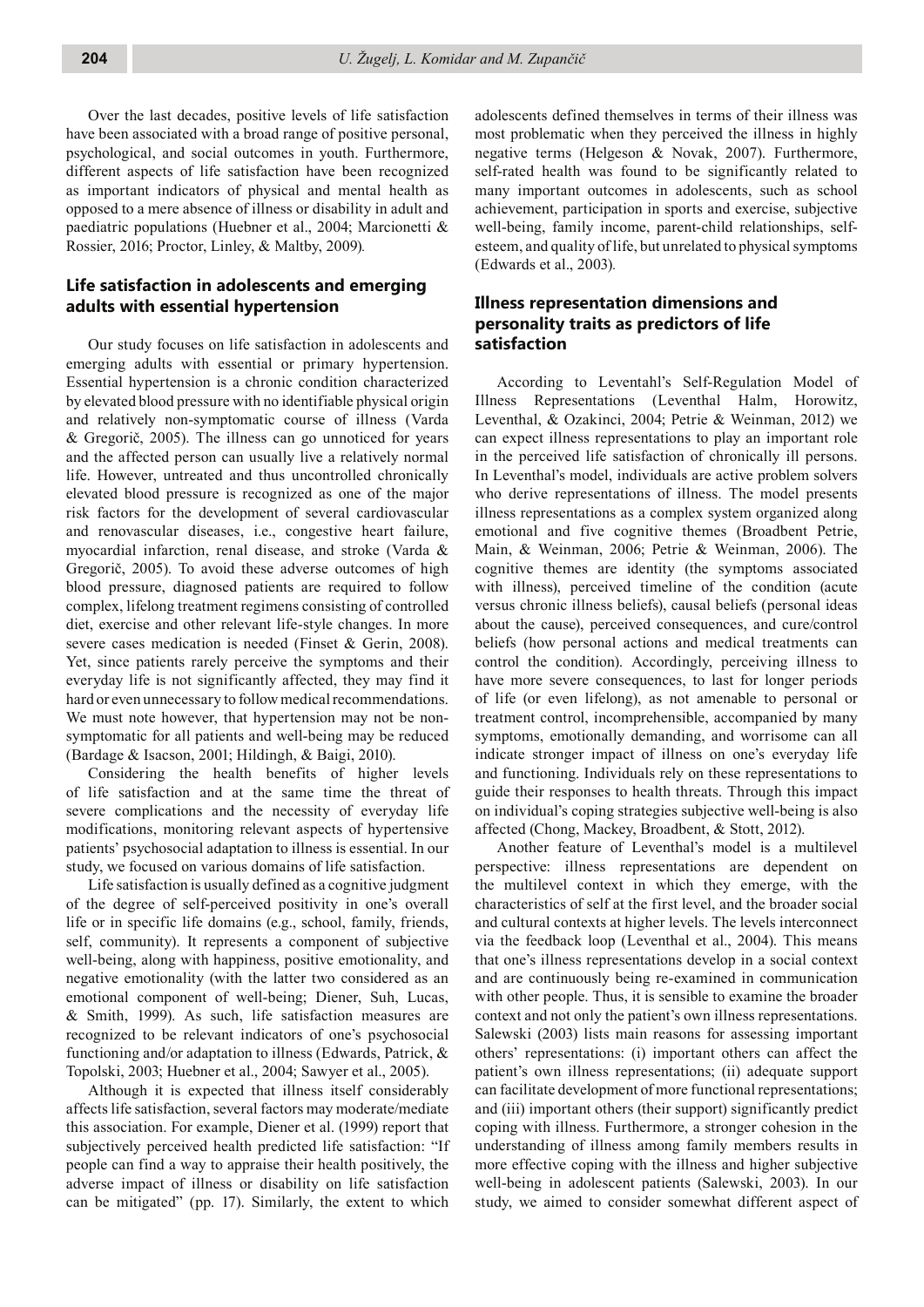illness representations. Besides asking our participants how they see their own illness, we also asked them to report on how they perceive their important others perceptions of this illness. In our opinion understanding one's perception of important others' construction of their illness can further refine our understanding of illness representations formation. Important others' understanding of own illness is salient only when it is perceived by the individual. We assume that one's coping with illness can be influenced by knowing that parents (or other relevant persons) are worried even when one is not being overly affected by her/his own disease.

The role of illness representations in different aspects of well-being was documented in patients with various chronic conditions for both adult and paediatric populations (see review in Hagger & Orbell, 2003). For example, the following relationships in adolescents with diabetes were established (Edgar & Skinner, 2003; Law, Kelly, Huey, & Summmerbell, 2002): (i) perceptions of more severe consequences of illness were associated with lower levels of emotional well-being; (ii) perceptions of stronger illness identity were related to lower levels of emotional well-being; (iii) perceived higher treatment efficiency to control illness was connected to higher levels of overall well-being; and (iv) different coping mechanisms did not mediate the relation between illness representations and overall well-being. However, we did not find any reports in extant literature concerning these associations in adolescent and emerging adult hypertensive patients.

The next aspect of interest in our study were personality traits. Researchers thoroughly examined the role of personality traits in life satisfaction in adults, but to a lesser extent in youth (Proctor et al., 2009; Weber & Huebner, 2015). In earlier studies, extraversion usually emerged as a main personality predictor of life satisfaction (or similar constructs, i.e., quality of life, subjective well-being). However, in later research emotional stability (or low level of neuroticism) was found to be a better predictor of life satisfaction than extraversion (e.g., Vitterso, 2001). A meta-analyses by Steel, Schmidt, and Shultz (2008; for earlier findings see DeNeve in Cooper, 1998) presented high correlations between Big-Five personality traits and all facets of well-being. More specifically, the study reported that more-extraverted, agreeable, conscientious, and emotionally stable individuals tend to experience higher levels of subjective well-being.

Fogle, Huebner, and Laughlin (2002) identified both extraversion and neuroticism as significant predictors of healthy adolescents' life satisfaction. The results indicated a direct negative effect of neuroticism on life satisfaction, whereas a positive relationship between extraversion and life satisfaction was mediated by the adolescents' social self-efficacy. One of a few studies assessing paediatric patients suggested that health-related quality of life has been successfully predicted by neuroticism, agreeableness, conscientiousness, and openness (e.g., De Bolle, De Clercq, De Fruyt, & Benoit, 2008).

In the present study, we examined the predictive validity of illness representations and the Big Five personality traits for different domains of life satisfaction in hypertensive adolescents and emerging adults. Both illness representations and personality traits have been shown to affect life satisfaction in various populations. However, these relationships have not

yet been studied in youth with hypertension. Due to scarce studies in these patients, we relied on previous research conducted with adolescents suffering from different chronic illnesses in establishing our hypotheses. First, we expected illness representations to predict life satisfaction significantly. Specifically, we proposed that the participants' perceptions of the stronger impact of illness on their everyday lives would predict lower levels of life satisfaction. We assumed this association to hold for the adolescents'/emerging adults' own representations and their perceptions of important others' representations. Second, in line with recent studies (Steel et al., 2008) we expected personality traits to predict life satisfaction across different domains. According to Weber and Huebner (2015) assessing specific life satisfaction domains in addition to global life satisfaction is important since one can exhibit different levels of satisfaction across these domains.

The findings obtained in our study could add to the growing body of literature addressing the factors underlying subjective well-being (specifically life satisfaction) in chronically ill adolescents and emerging adults. A better understanding of how personality relates to life satisfaction and how young patients perceive their high blood pressure may be important in enhancing education about long-term outcomes, tailoring specific recommendations for illness management and achieving treatment goals.

## **Method**

#### **Participants**

We gathered data on 97 participants with essential hypertension, aged 13 to 23 years ( $M = 17.3$  years,  $SD = 2.3$ ) and undergoing outpatient treatment. Two-thirds (66%) of the participants were males. Regarding education or employment status, 15% of the participants were enrolled in the 8<sup>th</sup> or 9th grade of a nine-grade elementary school, 55% were secondary school students, 21% were university students, 3% were employed, and 6% were not enrolled in any form of education or employed at the time of data collection.

In addition to data on the existing diagnosis, we examined the duration of the diagnosis, the body mass index (BMI), and the recommendations for illness management in individual participants. With respect to diagnosis duration, most of the participants had had their diagnosis for one to four years ( $M = 27.9$  months,  $SD = 23.5$ ). They had all received recommendations from their doctors to change their lifestyle in at least one way (i.e., low salt intake, low fat intake, regular exercise, or stress reduction). In addition, medication therapy was prescribed to 63% of the participants. A total of 29 % of participants were recommended to follow all of the four lifestyle changes and were additionally prescribed medication.

#### **Instruments**

**Demographics and medical data**. Data on age, gender, educational status, and place of residence were obtained by a short questionnaire developed for the purpose of the study. Diagnosis duration and information on other potential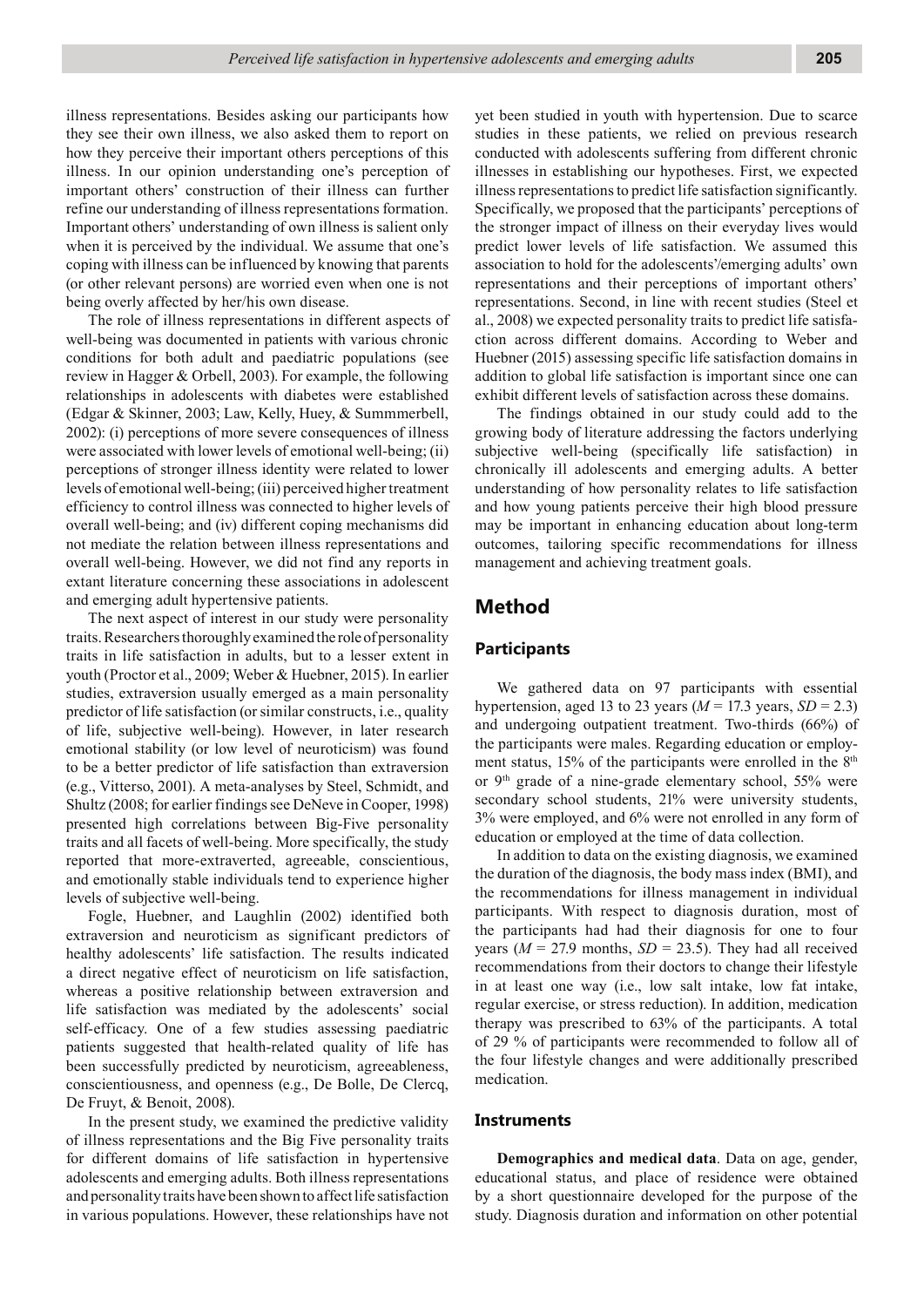coexisting conditions were obtained from patient charts. Data on body weight and body height were obtained from patient charts for those participants whose regular appointments were scheduled at the time of recruitment. In other cases, the participants provided relevant data for the assessment of their current state.

**Illness representations.** The 9-item *Brief Illness Perception Questionnaire* (BIPQ; Broadbent et al., 2006) was translated and adapted to Slovene to assess illness representations. For the purpose of the study, the term "illness" in the original questionnaire was replaced by "my high blood pressure". In BIPQ, single items are used to represent each of the 9 dimensions of illness perception: (1) consequences: perception of consequences in everyday life; (2) timeline: expectations about the duration of illness; (3) personal control: perception of the degree of personal control over illness; (4) treatment control: perception of the degree of control over illness due to received treatment; (5) identity: perceived symptoms of illness; (6) concern: concern over illness; (7) comprehension: understanding of illness; (8) emotional burden: experiencing emotional burden due to illness; and (9) cause: perceived cause of the illness. Dimesions concern and emotional burden represent the emotional aspect of illness representations whereas other dimensions represent cognitive aspects. Only the first eight items were used in our data analysis, because the item *cause* is a qualitative measure. The selected items were rated along a 10-point scale. Broadbent and colleagues (2006) reported good testretest reliability of the BIPQ over a three-week- (mean *r* = .62; range from .48 to .70) and a six-week time interval (mean  $r = .66$ ; range from .42 to .75), respectively. Our participants completed two versions of the questionnaire. In the first, they reported their own illness representations, and in the second they were asked to report how they perceive their important other's illness representations of their (i.e. participants') essential hypertension. We used the term "important other" in the questionnaire, thus allowing participants to choose the person they considered relevant. However, they were not required to specify the person they were referring to.

**Personality.** Personality was assessed using *The Inventory of Child/Adolescent Individual Differences* (ICID; Halverson et al., 2003; Slovene version: Zupančič & Kavčič, 2009) in a self-report and peer-report format. Two versions of the questionnaire were included in the study, namely selfreport and peer-report version. While self-report version of the ICID was completed by our participants, they were also asked to provide a peer-report from an important other. The ICID is an age and culture neutral measure of child/adolescent personality traits. It features 108 items that are assessed along a 7-point rating scale ranging from 1 (much less than the average peer or not at all) to 7 (much more than the average peer). The items reflect common parental natural language descriptions of their children across seven countries. The ICID measures the Big Five personality traits: extraversion, neuroticism, conscientiousness, agreeableness (reversecoded), and openness. Sound psychometric properties have been demonstrated for the scales across ages, informants, and cultures (e.g., Halverson et al., 2003; Knyazev, Zupančič, & Slobodskaya, 2008). The internal consistency measures obtained in our sample for the five personality traits were

satisfactory, with *M*α of .86 for self-report (ranging from .76 to .91) and *M*α of .86 for peer-report (ranging from .83 to .89).

**Life satisfaction** (LS)**.** We employed the Multidimensional Students' Life Satisfaction Scale (MSLSS; Huebner, 1994; Žugelj, 2010). This self-report measure consists of 40 items rated on a 6-point Likert scale ranging from 1 (strongly disagree) to 6 (strongly agree). Five distinct domains of LS are assessed, i.e., family, friends, living environment, school, and self. The measure also allows calculation of a total life satisfaction score. The internal consistencies obtained in our sample for the specific LS scales were good, ranging from .78 to .91. The internal consistency for the overall (general) life satisfaction was .87. This is consistent with the previously documented good reliability and validity of MSLSS. Namely, the authors reported a coefficient alpha of .92 for the total score, while the internal consistencies of the specific domainscores ranged from .78 to .86 (Gilman, Huebner, & Laughlin, 2000; Huebner, 1994).

#### **Recruitment and procedure**

A specialist doctor identified potential participants according to the following criteria: (1) diagnosis of essential hypertension, (2) diagnosis established at least four months prior to recruitment, and (3) no co-morbid chronic condition. The initial sample of 163 adolescents/emerging adults met all the imposed criteria. The potential participants were sent a written invitation to take part in the study or were approached personally during their regular visit at the clinic, whereas the participants whose regular visits were scheduled at the time of assessment provided reports at the clinic. Others who agreed to participate, but were not scheduled for regular visits at the time of data collection, were sent the assessment materials by mail. All of the participants received a battery of self-report questionnaires and were asked to return the completed forms to the first author of the study in person, or by mail in case of home assessment. To assess personality, the participants were also asked to obtain a peer assessment of their personality on an enclosed peer-report version of the personality questionnaire.

Out of the 163 potential participants, we were not able to contact 33, resulting in 130 contacted potential respondents. Of the 130 contacted respondents, 16 refused to participate (three of them claimed to have had no blood pressure-related problems at the time), and 16 initially agreed to participate, but did not return the questionnaires. Thus, 98 completed data sheets were received (75% return rate). Of these, one respondent was excluded due to missing data, so the final sample included 97 participants. With regard to age, the participants did not significantly differ from the nonparticipants (Δ*M* = 4.94 months,  $t(159) = 0.91$ ,  $p = .36$ ), and the gender structure was almost identical (34% females among the participants and 33% females among the nonparticipants). We were not able to collect any other data on the nonparticipants.

The research was approved by *The National Medical Ethics Committee of the Republic of Slovenia*. Informed written consent was obtained for all participants (or by parents in case of underage adolescents).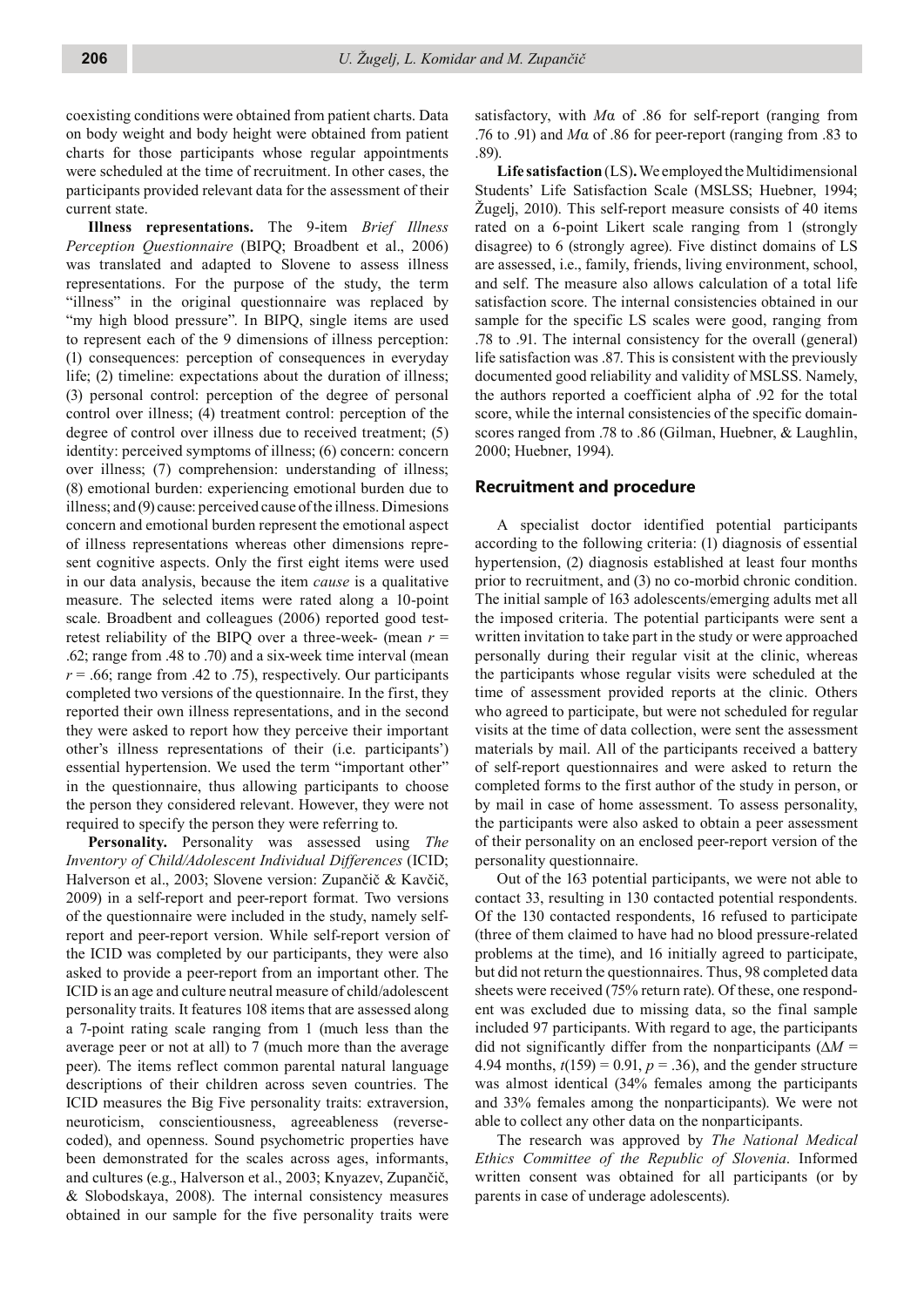## **Results**

Since our sample was diverse with regard to demographic and biomedical characteristics, we tested for any potential effects of these characteristics on the constructs under study (illness perception, personality, and life satisfaction [LS]). Controlling for age, the regression analyses suggested no systematic effects of age, gender, diagnosis duration, or BMI on illness representations, personality, or life satisfaction.

#### **Descriptive statistics for all studied variables**

Table 1 presents descriptive statistics for all variables under study. The scale-scores exhibit low to moderate levels of skewness and kurtosis. Regarding life satisfaction scores that were used as criterion variables in the subsequent regression analyses, the results show that the participants exhibited relatively high levels of general life satisfaction and life satisfaction across the specific domains, as all of the

| Table 1. Descriptive statistics for all studied variables (illnes representations, life satisfaction, and personality) |  |  |  |  |
|------------------------------------------------------------------------------------------------------------------------|--|--|--|--|
|------------------------------------------------------------------------------------------------------------------------|--|--|--|--|

|                                                     | $\cal N$ | M    | $\cal SD$ | skewness | kurtosis |
|-----------------------------------------------------|----------|------|-----------|----------|----------|
| Illnes Representations (own; OIR)                   |          |      |           |          |          |
| Consequences                                        | 97       | 3.36 | 2.62      | 0.42     | $-0.86$  |
| Timeline                                            | 97       | 5.52 | 2.91      | 0.06     | $-0.77$  |
| Personal control                                    | 97       | 5.34 | 2.75      | $-0.33$  | $-0.65$  |
| Treatment control                                   | 97       | 6.33 | 3.05      | $-0.68$  | $-0.43$  |
| Identity                                            | 97       | 2.46 | 2.38      | 1.02     | 0.63     |
| Concern                                             | 97       | 4.02 | 2.71      | 0.16     | $-0.82$  |
| Comprehension                                       | 97       | 6.32 | 2.73      | $-0.45$  | $-0.52$  |
| Emotional burden                                    | 97       | 3.81 | 3.09      | 0.40     | $-0.98$  |
| Ilness representations (perceived in others; PIOIR) |          |      |           |          |          |
| Consequences                                        | 97       | 4.09 | 2.87      | 0.18     | $-1.12$  |
| Timeline                                            | 94       | 5.77 | 2.94      | $-0.10$  | $-0.87$  |
| Personal control                                    | 95       | 5.64 | 2.74      | $-0.21$  | $-0.83$  |
| Treatment control                                   | 94       | 6.90 | 2.97      | $-0.90$  | $-0.11$  |
| Identity                                            | 96       | 2.91 | 2.54      | 0.76     | 0.06     |
| Concern                                             | 96       | 6.31 | 2.65      | $-0.42$  | $-0.35$  |
| Comprehension                                       | 96       | 6.75 | 2.57      | $-0.49$  | $-0.21$  |
| Emotional burden                                    | 97       | 4.35 | 2.97      | 0.11     | $-0.94$  |
| Life Satisfaction                                   |          |      |           |          |          |
| Family                                              | 97       | 4.73 | 0.99      | $-1.04$  | 0.63     |
| Friends                                             | 97       | 5.50 | 0.52      | $-1.17$  | 0.90     |
| School                                              | 97       | 4.03 | 1.01      | $-0.13$  | $-0.53$  |
| Living environment                                  | 97       | 4.83 | 0.92      | $-0.89$  | 0.17     |
| Self                                                | 97       | 4.72 | 0.62      | $-0.50$  | $-0.26$  |
| Total score                                         | 97       | 4.78 | 0.52      | $-0.19$  | $-0.03$  |
| Personality (self-report)                           |          |      |           |          |          |
| Extraversion                                        | 97       | 5.03 | 0.72      | 0.51     | $-0.31$  |
| Conscientiousness                                   | 97       | 4.50 | 0.39      | 0.50     | $0.08\,$ |
| Agreeableness                                       | 97       | 3.46 | 0.61      | 0.26     | $-0.39$  |
| Openness                                            | 97       | 5.08 | 0.71      | 0.55     | $-0.29$  |
| Neuroticism                                         | 97       | 3.28 | 0.78      | $-0.42$  | $-0.23$  |
| Personality (peer-report)                           |          |      |           |          |          |
| Extraversion                                        | 95       | 5.07 | 0.66      | 0.36     | 0.24     |
| Conscientiousness                                   | 95       | 4.52 | 0.44      | $-0.07$  | 0.18     |
| Agreeableness                                       | 95       | 3.39 | 0.68      | 0.32     | 0.54     |
| Openness                                            | 95       | 4.98 | 0.60      | 0.11     | $-0.48$  |
| Neuroticism                                         | 95       | 3.39 | 0.72      | $0.10\,$ | 0.85     |

*Note*: OIR = own illness representations. PIOIR = perceived important others' illness representation.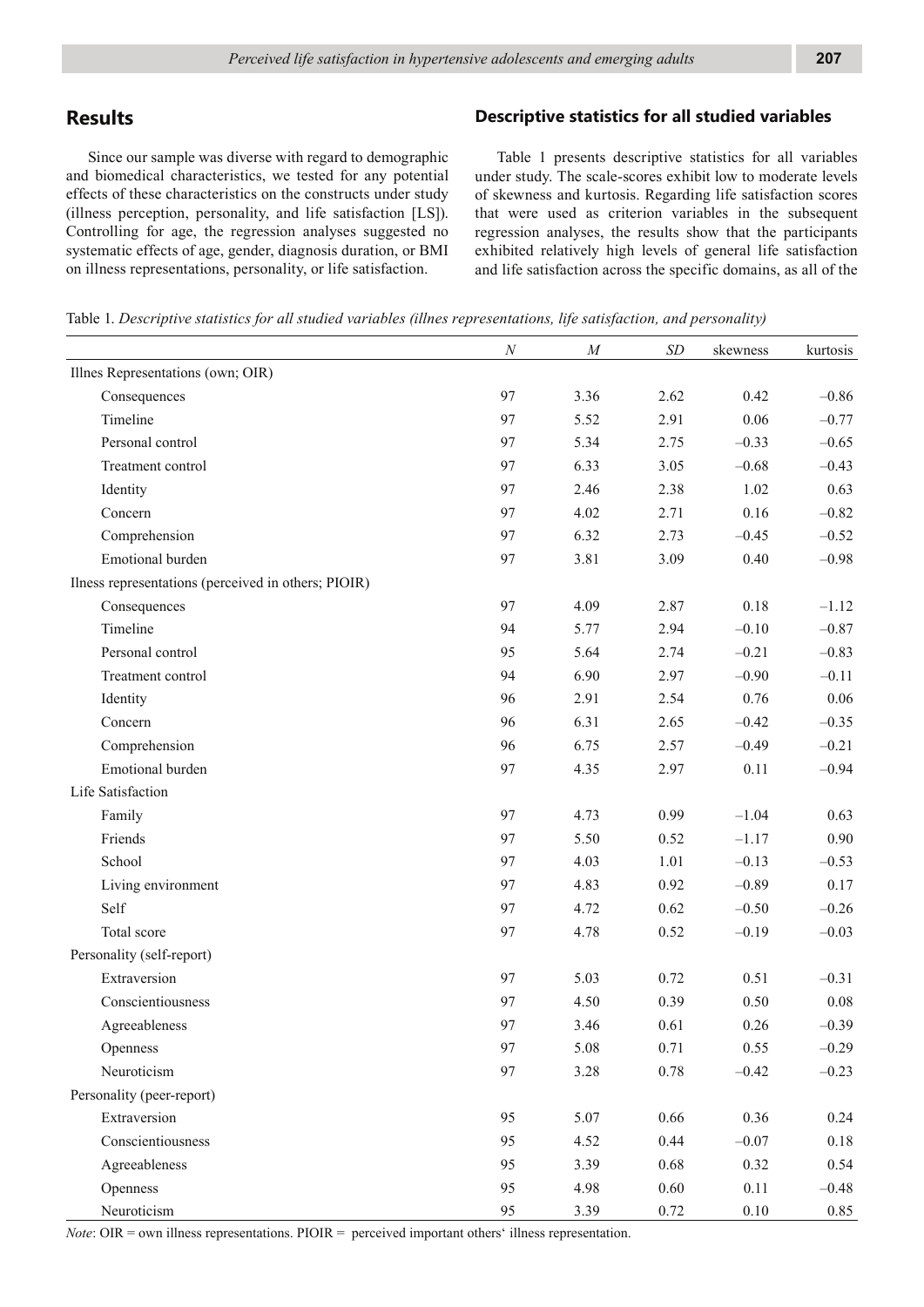mean values were above the mid-point of the 6-point scale. We also computed Pearson's correlation coefficients between all studied variables; due to the size of the correlation matrix, Table 2 is available as a supplemental material on the Horizons of Psychology web page. In general, the correlations between the scores follow the expected pattern. It is worth noting that the correlations between the OIR and PIOIR scores (of illness representations) are moderately high. Similarly, we can observe moderate (although slightly lower) correlations between the self- and peer-report personality scales-scores.

#### **Predicting general and domain-specific life satisfaction**

We conducted hierarchical multiple regression analyses to explore how the respondents' personality traits (self- and peer-rated) and illness representations (own representations – OIR and perceived representations of their important others – PIOIR) predict general and domain-specific LS.

Moderately high correlations between the OIR and PIOIR scores and between the self- and peer-report scores on the Big Five personality scales (see Table 2) could pose multicollinearity problems in the regression analyses. Therefore, when predicting a certain LS score, we carried out two separate regression analyses; in the first we entered the OIR scores and self-report personality scores as predictors, while the second analyses included PIOIR scores and peerreport scores as predictors. In all analyses we used the default Enter method, which means that all of the predictors in a certain analysis were entered simultaneously into the model. Due to a large number of regression analyses (and resulting large amount of results) Table 3 and 4 contain only the results for the statistically significant predictors in a certain model;

the full results of the regression analyses are available as supplemental materials on the Horizons of Psychology web page.

Table 3 summarizes the (statistically significant) results of the regression analyses to evaluate the predictive power of self-reported illness perceptions and self-reported personality traits for general LS and its specific domains. Accordingly, 29% of the variance in general LS was accounted for by all self-report predictors. However, in this model agreeableness was the only statistically significant predictor. The participants who scored higher on agreeableness reported on higher levels of general LS.

Further, nearly one quarter of the variance (23%) in family-related LS was explained. In this domain, concern (illness representations dimension) was the only significant predictor. The participants who express higher levels of concern about their illness appear to be more satisfied with their family life.

Friendship-related LS was significantly predicted by self-reported agreeableness, neuroticism, and illness representations dimension emotional burden. All included predictors accounted for 25% of variance. The participants who described themselves as more agreeable, emotionally stable, and emotionally burdened by their illness seem to be more satisfied with their friendships.

Agreeableness was the only significant predictor of schoolrelated life satisfaction. The participants scoring higher on agreeableness indicated higher levels of satisfaction in school domain compared to their less agreeable peers. In this LS domain 13% of variance was accounted for by all included predictors.

LS with one's living environment was significantly predicted by one predictor only, i.e., illness representations

Dependent variable / Predictor *R*<sup>2</sup> *B* 95% CI for *B* β General life satisfaction .29\*\* Agreeableness<sup>a</sup> –0.24 [–0.42, –0.07] –0.29<sup>\*\*</sup> Family-related life satisfaction .23\*  $\mu$  Concern  $0.11$   $[0.02, 0.20]$   $0.30*$ Friendship-related life satisfaction .25\*  $A$ greeableness<sup>a</sup> – 0.29 [–0.47, –0.11] – 0.34<sup>\*\*</sup> Emotional burden  $0.04$   $[-0.001, 0.08]$   $0.24$ <sup>#</sup> Neuroticism –0.16 [–0.33, 0.01] –0.24# School-related life satisfaction .13 Agreeableness<sup>a</sup> –0.47 [–0.85, –0.10] –0.29<sup>\*</sup> Life environment life satisfaction .21 Concern  $0.08$   $[-0.01, 0.17]$   $-0.23$ # Self-related life satisfaction .25\* *No predictors with p* < .10

a Agreeableness was reverse coded.

 $N = 97$ ;  $^{\#}p < .10$ ,  $^{\ast}p < .05$ ,  $^{\ast\ast}p < .01$ .

Table 3. *Summary of the hierarchical multiple regression for the Big Five personality traits (self-report) and eight own illness representation dimensions predicting general life satisfaction and domain-specific life satisfaction (the results for only the statistically significant predictors are presented; the full results are available here)*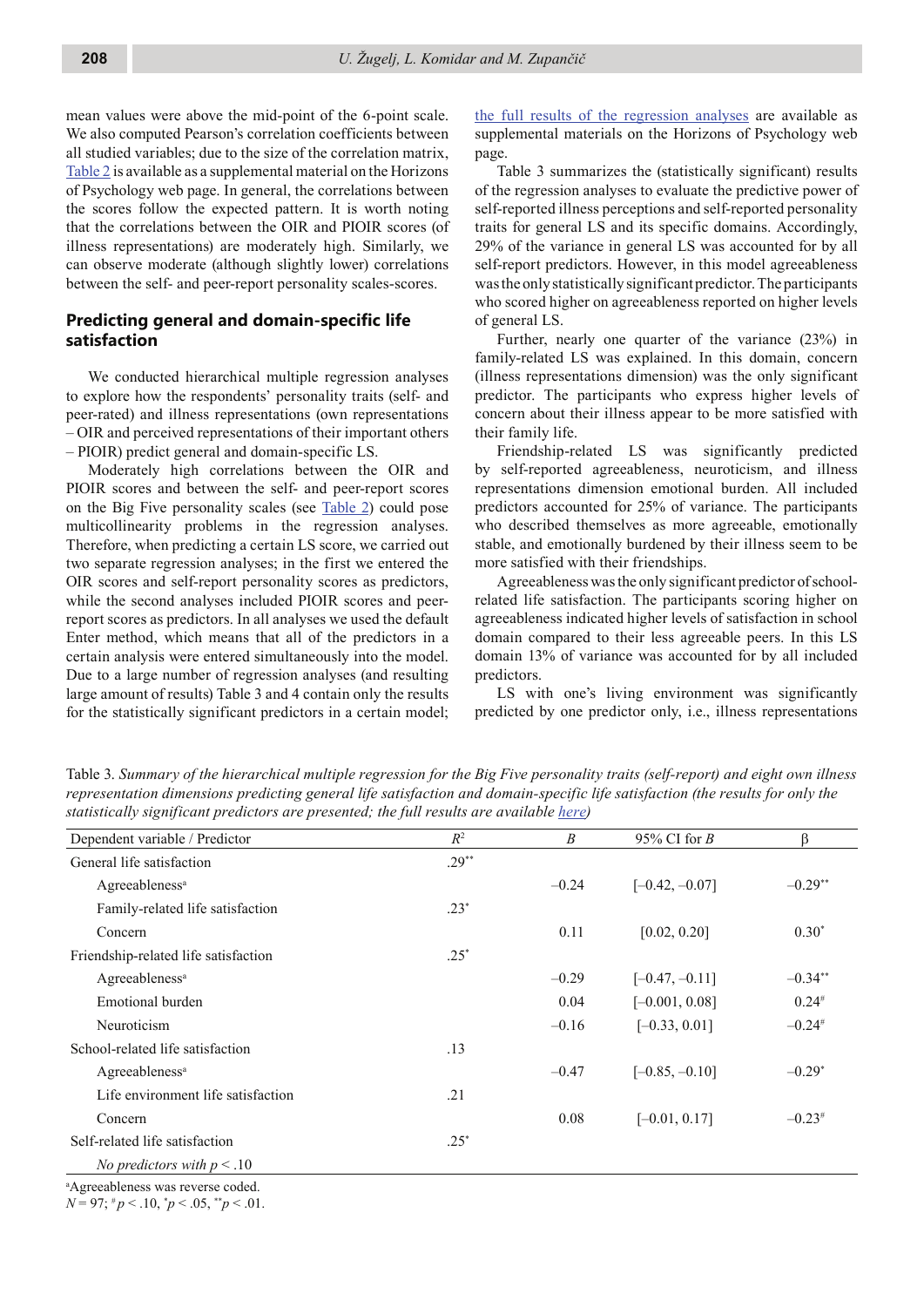| Dependent variable / Predictor       | $R^2$    | B       | 95% CI for $B$   | β                    |
|--------------------------------------|----------|---------|------------------|----------------------|
| General life satisfaction            | .24      |         |                  |                      |
| Identity (PIOIR)                     |          | $-0.07$ | $[-0.12, -0.01]$ | $-0.32*$             |
| Comprehension (PIOIR)                |          | 0.05    | $[-0.01, 0.10]$  | $0.22^{*}$           |
| Family-related life satisfaction     | $.33***$ |         |                  |                      |
| Comprehension (PIOIR)                |          | 0.11    | [0.02, 0.21]     | $0.28*$              |
| Identity (PIOIR)                     |          | $-0.11$ | $[-0.20, -0.02]$ | $-0.28*$             |
| Consequences (PIOIR)                 |          | 0.08    | $[-0.004, 0.17]$ | $0.23*$              |
| Friendship-related life satisfaction | .17      |         |                  |                      |
| Identity (PIOIR)                     |          | $-0.06$ | $[-0.12, -0.01]$ | $-0.31$ <sup>*</sup> |
| School-related life satisfaction     | .17      |         |                  |                      |
| No predictors with $p < .10$         |          |         |                  |                      |
| Life environment life satisfaction   | .24      |         |                  |                      |
| Identity (PIOIR)                     |          | $-0.11$ | $[-0.20, -0.03]$ | $-0.32*$             |
| Openess (peer-report)                |          | $-0.38$ | $[-0.76, -0.01]$ | $-0.26*$             |
| Self-related life satisfaction       | .20      |         |                  |                      |
| Treatment control (PIOIR)            |          | 0.05    | [0.001, 0.10]    | $0.25*$              |
| Comprehension (PIOIR)                |          | 0.06    | $[-0.01, 0.12]$  | $0.22^{*}$           |

Table 4. *Summary of the hierarchical multiple regression for the Big Five personality traits (peer-report) and eight illness representation dimensions (perceived in important others) predicting general life satisfaction and domain-specific life satisfaction (the results for only the statistically significant predictors are presented; the full results are available here)*

*Note*. PIOIR = perceived important others' illness representation

a Agreeableness was reverse coded.  $N = 97$ ;  $^{\#}p < .10$ ,  $^{\ast}p < .05$ ,  $^{\ast\ast}p < .01$ .

dimension concern. All of the predictors accounted for 21% of variance in this LS domain. The participants experiencing lower levels of concern about their illness tended to report on higher levels of satisfaction with their living environment

than their more concerned peers. Although the included predictors accounted for 25% of variance in the self-related LS, none of the predictors turned out to be statistically significant.

Table 4 summarizes the results of the regression analyses to evaluate the predictive power of the participants' perceptions of important others' illness representations and peer-reported personality traits for general LS and its specific domains.

All included predictors accounted for 24% of variance in general LS. Among them identity and comprehension dimensions of the participants' perceptions of important others' illness representations were statistically significant. In participants who perceived their important others to acknowledge low illness identity and higher levels of understanding the illness general LS tends to be higher.

Further, three dimensions of perceived important other's representations of the participants' illness emerged as significant predictors of family-related LS. Namely, higher scores on comprehension and consequence scales and lower scores on the identity scale were associated with higher levels of family-related LS. The participants perceiving that important others understand their illness, expect it to have more consequences for the participants' everyday life, and at the same time not noticing many symptoms, seem to be more satisfied with their family life.

The identity dimension of perceived important others' illness representations was also predictive of friendship and life environment LS domains. In friendship domain identity was the only significant predictor. The participants who perceived that their important others notice less symptoms of illness report on higher levels of satisfaction with their friendships. The same also turned out to be the case in the life environment-related domain. Additionally, lower scores on the identity scale together with lower scores on peer-reported personality dimension openness were associated with higher levels of LS. The participants who perceived their important others to notice less symptoms of illness and were described as less open reported more satisfaction with their living environment.

In self-related LS domain the participants who perceived their important others to understand the illness and expect it to be amenable to personal control were more likely to achieve higher levels of satisfaction.

Finally, in school-related domain none of the predictors was statistically significant (all of the predictors accounted for 17% of variance).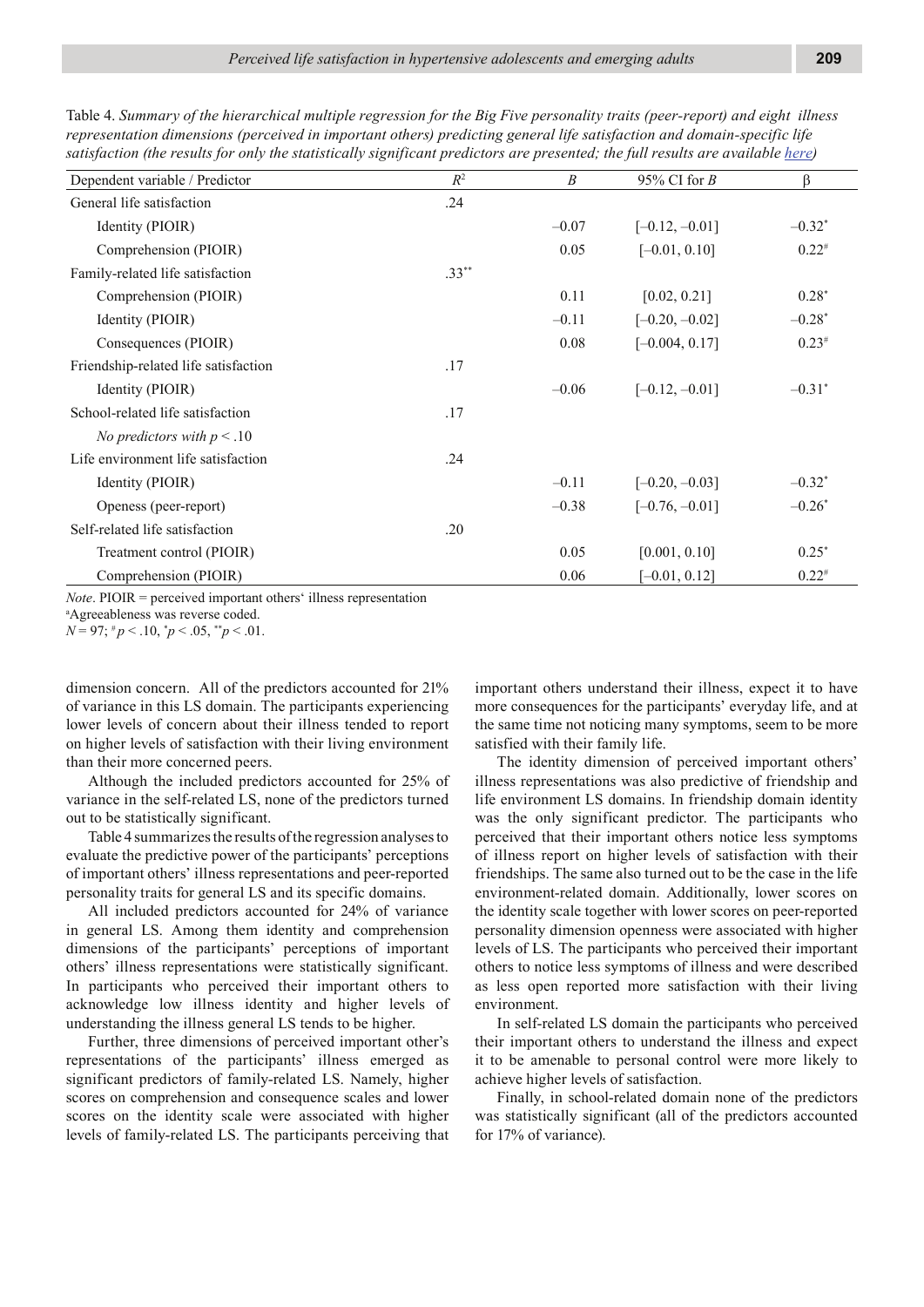## **Discussion**

The present study explored the role of personality and illness representations in LS of adolescent/emerging adult hypertensive patients. To our knowledge, the present work is unique in its focus on these issues. Our results supported the hypotheses that some of illness representations and personality traits are predictive of LS in adolescent/emerging adult hypertensive patients. However, we found differential predictive validity of specific illness representations dimensions and personality traits in explaining different domains of LS. We also established the predictive power of the predictors examined to be rather smaller than expected from previous studies.

Originally, the MSLSS does not have established empirical cut-off points to classify the scores into optimal/adequate/ risk levels of LS. However, Suldo and Huebner (2004) have analysed the questionnaire scores. They defined a cut-off point at an average score of 4.0 or greater (up to 6.0) to delineate high LS and scores between 1 and 3.9 to indicate low LS. Accordingly, our participants exhibited relatively high levels of general LS and LS across the specific domains.

## **The role of illness representations in different domains of life satisfaction**

We obtained two measures of illness representations. The first one referred to the respondents' *own illness representations* (i.e. "How do I see my illness?"), and the second one focused on *perceived important others' illness representations* (i.e. "How do I think my important other sees my illness?"). We assumed both measures to predict the participants' life satisfaction across different developmentally central domains, namely family, friendships, school, living environment, self and life in general (Huebner et al., 2004). However, our findings suggest that only emotional components of *own illness representations* have predictive links to LS domains. Specifically, higher levels of concern about illness were predictive of higher levels of familyrelated LS (with concern being the only significant predictor in the model). Further, greater emotional burden along with higher self-reported agreeableness and emotional stability (lower neuroticism) predicted higher levels of satisfaction in the friendship domain. Lastly, lower levels of concern were predictive of higher levels of LS in the life environment domain.

Based on these findings, the participants who are more worried about the course of their illness seem to experience more satisfaction in their family life and in their broader living environment. Similarly, in previous studies concern was linked to better illness management (e.g., adherence, Žugelj et al., 2010). We assume that family members expect certain levels of concern about illness and appropriate behaviour changes in hypertensive adolescent/emerging adult. Furthermore, stronger cohesion in the understanding of illness among family members results in more effective coping with the illness and higher subjective well-being in adolescent patients (Law et al., 2002; Salewski, 2003).

On the other hand, when we examined *perceived important others' illness representations* only cognitive dimensions were predictive of specific life satisfaction domains. Namely, identity, comprehension, consequences, and treatment control appeared as the most significant predictors. Considering satisfaction with life in general, participants who found their important others to perceive their illness as less symptomatic (low identity) and at the same time to demonstrate better understanding of illness (high comprehension), reported higher levels of overall life satisfaction. Similarly, these representations were important in predicting family-related life satisfaction, with more perceived consequences as the third significant predictor. Experiencing higher levels of satisfaction in one's family life may have thus been a reflection of perceiving important others to notice fewer symptoms, to demonstrate better comprehension of illness and perceiving the illness to potentially affect one's life. Further, fewer perceived symptoms (identity) by important others were also predictive of the participants' higher levels of satisfaction in the friendship domain. Higher satisfaction with living environment was predicted by fewer perceived symptoms by important others and peer-reported openness (personality). Interestingly, illness representations were only predictive of self-related life satisfaction when reported as perceived representations of important others. In this domain higher treatment control and higher levels of comprehension predicted more satisfaction with one's self. The participants who found their important others to expect treatment to be beneficial for illness control and to demonstrate higher levels of comprehension exhibited higher levels of self-related life satisfaction.

In the self-related domain higher treatment control was related to higher levels of life satisfaction (in combination with lower levels of peer-reported openness). Similarly, the perceived higher treatment efficiency to control illness predicted higher levels of well-being in adolescent patients with diabetes (Edgar & Skinner, 2003). However, in our study perceived important others' illness representations and not own illness representations treatment control dimension predicted higher self-related life satisfaction. This might indicate that our participants still share the responsibility for treatment with their important others and thus rely on their judgment. Moreover, the participants themselves do not report on perceiving a high illness impact on their lives, but having a social network that finds treatment important might contribute to their overall attitude towards illness and also life satisfaction. Similarly, low identity score, obtained as perceived others' representation dimension, was consistently shown to predict higher levels of satisfaction, i.e., in general LS, as well as in the family, friendship, and living environment domains. Again, we assume that young patients still rely on their close ones' judgement when facing life challenges. Therefore, when being faced with a chronic illness diagnosis, one checks how this resonates in her/his close relationships. When others do not seem to notice that there is much evidence of illness, one incorporates this in her/ his own model of illness.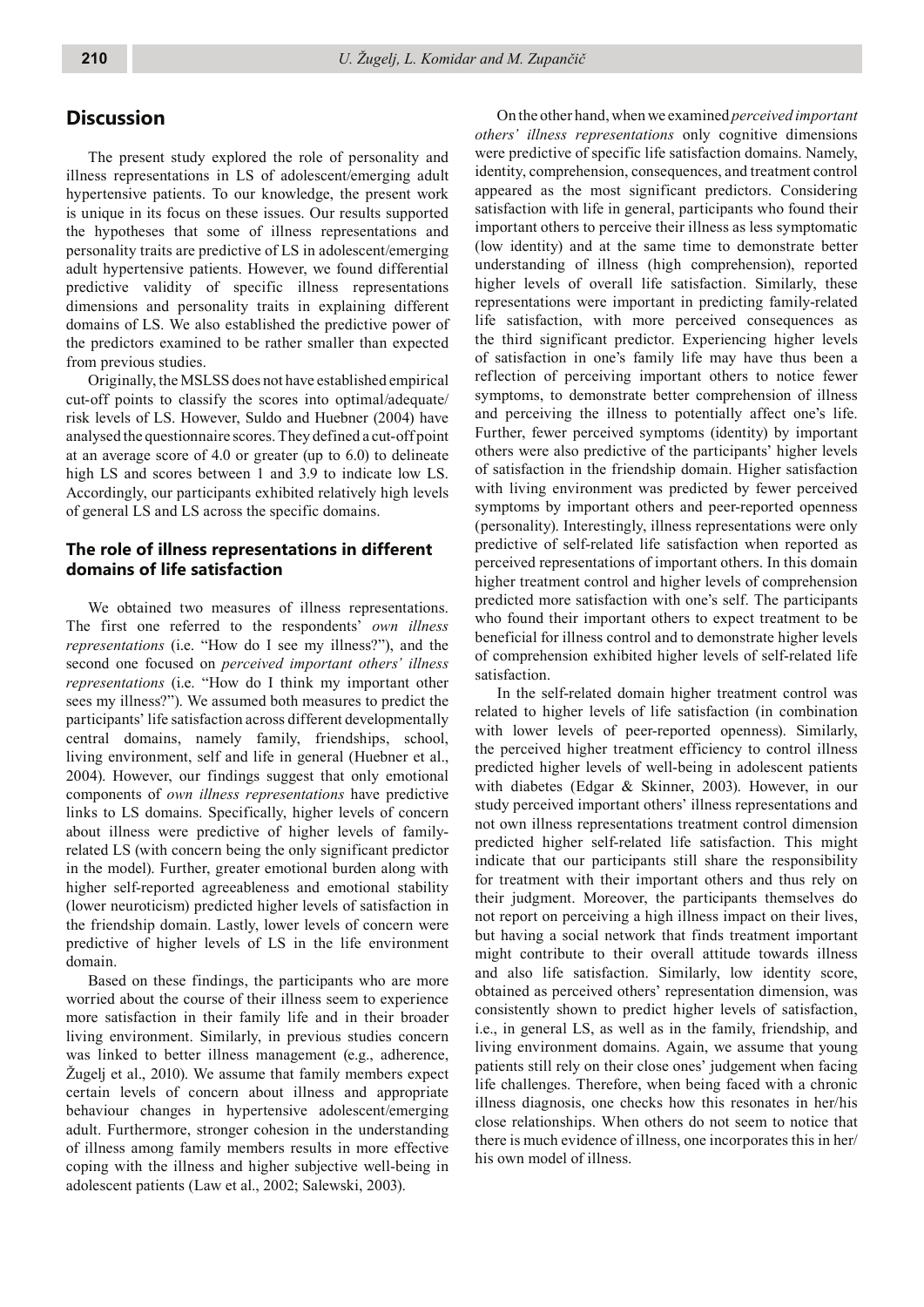To sum up, it appears that experiencing some level of concern regarding the illness, possibly in combination with important others' involvement and comprehension of illness, contributes to higher levels of life satisfaction in respective domains in adolescent/emerging adult hypertensive patients.

We must note, however, that obtained predictive values were relatively modest compared to those reported in literature. This might be explained by the difference in indicators of adaptation to illness taken into consideration. Researchers (e.g., Edgar & Skinner, 2003; Law et al., 2002; Salewski, 2003) have usually investigated the role of patients' illness perceptions in relation to measures of health-related quality of life. We, on the other hand, assessed life satisfaction in domains not necessarily directly connected to illness, but relevant from the developmental point of view for both healthy and chronically ill adolescents and emerging adults (Huebner et al., 2004). In addition, our participants (or their important others) rarely perceived their high blood pressure to affect their everyday lives notably. In general, they did not consider their illness to have any important consequences for their lives. They experienced few symptoms, if any, and mostly appeared emotionally unaffected by their illness. According to the medical definition of essential hypertension (Varda & Gregorič, 2005), the illness is non-symptomatic, so that a perceived low impact of essential hypertension is expected. However, it is possible that the predictive power of illness representations would be higher if the medical conditions were more demanding and affected the adolescents' and emerging adults' functioning more severely. Further research is needed to evaluate these assumptions.

#### **The role of personality traits in different domains of life satisfaction**

When reported by participants themselves, agreeableness and neuroticism emerged as the most important predictors of some life satisfaction domains. More specifically, agreeableness was the only significant predictor in general and school life satisfaction domain. In both cases, participants that are more agreeable reported higher levels of satisfaction. In friendship-related satisfaction domain, agreeableness, emotional stability (low neuroticism), and (higher) emotional burden (own illness perceptions) were statistically significant predictors. On the other hand, among peer-reported personality traits only openness significantly predicted one aspect of life satisfaction, i.e., living environment satisfaction.

As mentioned, agreeableness was the most consistent predictor among the five personality traits. Costa and McCrae (1980) proposed that in the context of the Big Five personality model, extraversion and neuroticism affect subjective wellbeing directly (life satisfaction being one of the components), while agreeableness, conscientiousness, and openness are instrumental to subjective well-being. Higher levels of the latter three traits affect subjective well-being indirectly through more favourable social relationships, better academic achievement, and similar positive outcomes. Individuals high as opposed to those low on agreeableness are referred to as friendly, cooperative, respectful, empathetic, and ready to adjust to other people's needs (Caspi, Roberts, & Shiner, 2005; Halverson et al., 2003). These relatively enduring behavioural tendencies generally promote positive social relationships, and may thus contribute to warm, considerate, harmonious, and satisfying relationships with peers and authorities in school (e.g., Zupančič & Kavčič, 2009), which could contribute to perceptions of higher levels of friendship- and school-related life satisfaction in more agreeable adolescents and emerging adults. In other words, the effect of agreeableness in these domains could be due to the presumed instrumental role of this trait (Costa & McCrae, 1980).

Furthermore, self-reported agreeableness, neuroticism, and illness representations dimension emotional burden significantly predicted friendship-related life satisfaction. It suggests that the participants who describe themselves as more agreeable, more emotionally stable, and experience a greater emotional toll due to their illness tend to be more satisfied with their friendships. These adolescents are generally not susceptible to distress and negative emotionality (characteristic of emotional stability), even though they report more negative emotions in relation to their illness. When combined with higher levels of agreeableness, higher levels of friendships satisfaction are expected.

Even though others usually tend to report similar personality traits as are obtained with self-report, we found only self-reported and not peer-reported traits significant in predicting life satisfaction in most of the domains. Perhaps we can assume this is due to relative subjectivity of the life satisfaction concept. Thus it is more related to own perception of personality.

#### **Study limitations and strengths**

Our results should be interpreted with caution due to some limitations. Limitations of this study include a small number of participants relative to the number of measures employed. Therefore, replication in a larger sample is suggested. Future research could further explore changes in illness representations over time as participants grow older and illness develops. Additionally, interventional study design would enable assessing causal relationships. In regard to measures employed, a direct insight into the illness representations of the adolescents' and emerging adults' important others would be welcome. Direct assessments of important others' illness representations would allow us to parallel the findings with similar studies of other paediatric patients (which mainly use such direct assessments), and different views on illness in the participants' social network. Additionally, when the participants responded about their perceptions of important others' illness representations, they were not required to specify who they had in mind, which could affect the reliability and validity of the respective results. Finally, though strongly recommended in related literature (e.g., Leventhal, Weinman, Leventhal, & Philips, 2008), our study limitations did not allow us to control for the illness outcomes (e.g., blood pressure levels, severity of illness). Therefore, we strongly suggest that future studies employ a longitudinal and multiple-informant design, and control for the illness outcomes.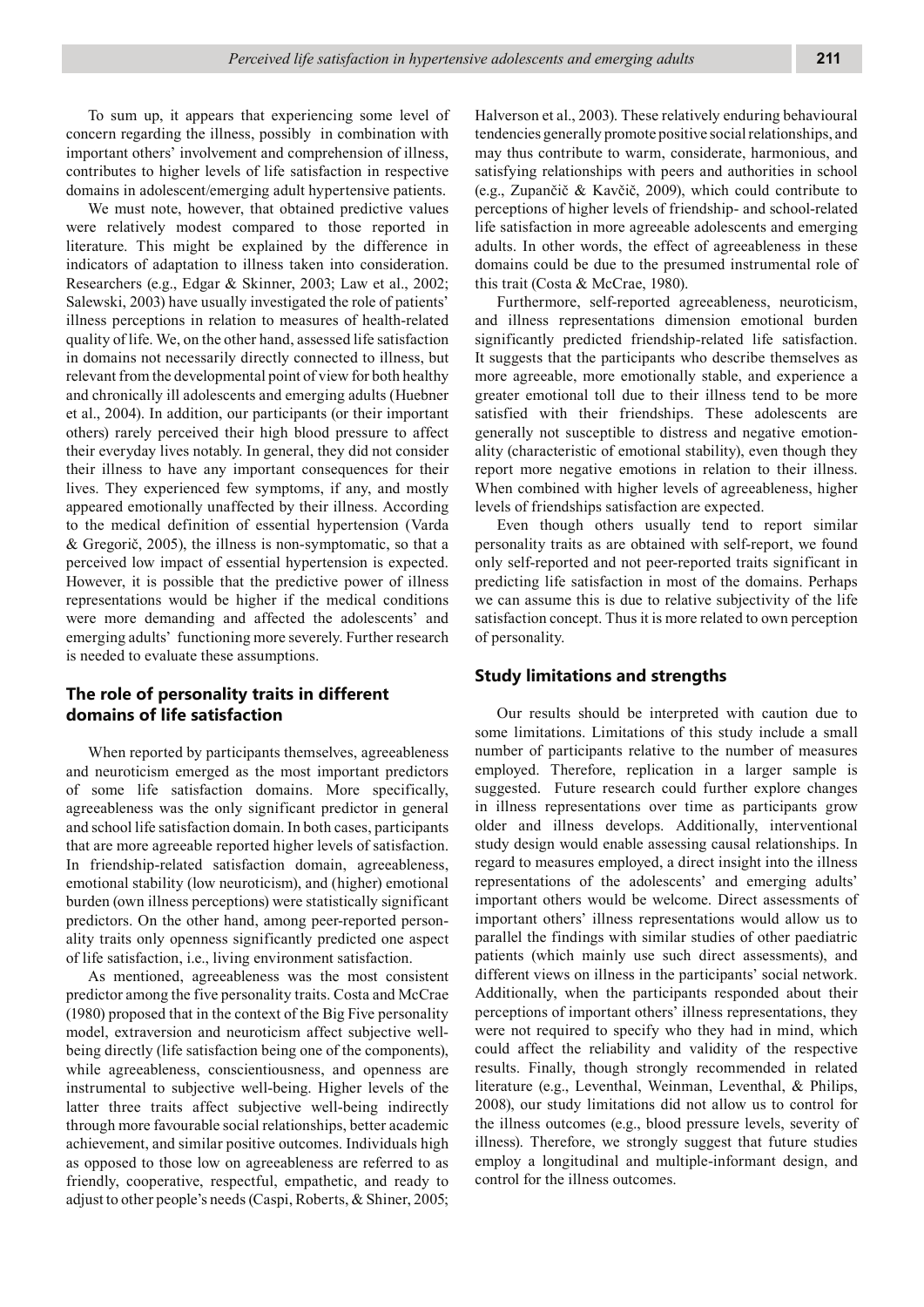#### **Study implications**

The results of our study offer some (although limited) support for the relevance of illness representations in several domains of adolescents' and emerging adults' life satisfaction. Both emotional and cognitive components of those representations seem to play a role, however, it seems that one's own emotional components of illness representations play a more important role compared to the cognitive dimensions of illness representations. Cognitive dimensions become important in predicting life satisfaction when perceived in important others. However, due to study limitations these links need to be explored further.

Patients form their illness representations on different sources, with doctors and their alliances being one of the most influential (Hagger & Orbell, 2003; Leventhal et al., 2004). Other sources are young patients' important others, their social and cultural milieus, and their own experiences. The information, attitudes, and beliefs about illness coming from these "non-medical" sources can be more or less consistent with the medical definition of the illness in question. Thus, doctors and other medical staff are encouraged to check adolescents'/emerging adults' own illness representations regularly in order to detect any possible misconceptions, and to obtain a constructive mutual understanding of the illness. Such an understanding is fundamental to employing more favourable attitudes, and thus increases the likelihood of better adjustment to illness. Furthermore, our findings might indicate the importance of refining the examination of illness representations. We propose that further investigations should also tap into participants' perceptions of their closeones' operationalisations and understanding of their illness, as they might reflect perceived social representations and perhaps even perceived social (family) support. The patients' perceived social support has in particular been shown to enhance treatment adherence, improve treatment outcomes, and predict better adaptation to illness in general (La Greca & Bearman, 2003).

Additional consideration of patients' personality would allow doctors to identify the patients at greater risk for poor adaptation to illness. Our results, for example, suggest that adolescents/emerging adults scoring higher on agreeableness tend to experience higher levels of life satisfaction in different domains. Differential, individually-based behavioural interventions accounting for relevant moderating variables (e.g., personality traits) are thus proposed to contribute to more favourable treatment outcomes (optimal levels of life satisfaction being one of them) than use of common methods for all patients (Kreamer, Willson, Fairbourn, & Agras, 2002).

On the broader scale, we hope our study to inform research on other chronic illnesses among youth. There are abundant reports of adult perceptions of different illnesses, yet reports about perceptions of adolescent/emerging adults with chronic illnesses are relatively scarce. Understanding better how young patients with a chronic illness perceive their condition may be beneficial in enhancing education regarding longterm outcomes and achieving desired treatment outcomes.

#### **References**

- Bardage, C., & Isacson, D. G. (2001). Hypertension and health–related quality of life: An epidemiological study in Sweden. *Journal of Clinical Epidemiology, 54*(2), 172–181.
- Broadbent, E., Petrie, K. J., Main, J., & Weinman, J. (2006). The Brief Illness Perception Questionnaire (BIPQ). *Journal of Psychosomatic Research, 60,* 631–637.
- Caspi, A., Roberts, B. W., & Shiner, R. L. (2005). Personality development: Stability and change. *Annual Review of Psychology, 56*, 453–484.
- Chong, J., Mackey, A. H., Broadbent, E., & Stott, N. S. (2012). Children's perceptions of their cerebral palsy and their impact on life satisfaction. *Disability & Rehabilitation, 34*(24), 2053–2060.
- Costa, P. T., Jr., & McCrae, R. R. (1980). Influence of extraversion and neuroticism on subjective well-being: Happy and unhappy people. *Journal of Personality and Social Psychology, 38,* 668–678.
- De Bolle, M., De Clercq, B., De Fruyt, F., & Benoit, Y. (2008). Self- and parental perspectives on quality of life in children with cancer. *Journal of Psychosocial Oncology, 26*(2), 35–47.
- DeNeve, K. M., & Cooper, H. (1998). The happy personality: A meta-analysis of 137 personality traits and subjective well-being. *Psychological Bulletin, 124*(2), 197–229.
- Diener, E., Suh, E., Lucas R., & Smith, H. (1999). Subjective well-being: Three decades of progress. *Psychological Bulletin, 125*, 276–302.
- Edgar, K. A., & Skinner, T. C. (2003). Illness representations and coping as predictors of emotional well-being in adolescents with Type 1 diabetes. *Journal of Pediatric Psychology, 28*(7), 485–493.
- Edwards, T. C., Patrick, D. L., & Topolski, T. D. (2003). Quality of life of adolescents with perceived disabilities. *Journal of Pediatric Psychology, 28*(4), 233–241.
- Finset, A., & Gerin, W. (2008). How can we promote medication adherence and lifestyle changes in hypertensive patients? *Patient Education and Counseling, 72*(2), 1–2.
- Fogle, L. M., Huebner, E. S., & Laughlin, J. E. (2002). The relationship between temperament and life satisfaction in early adolescence: Cognitive and behavioral mediation models. *Journal of Happiness Studies, 3*(4), 373–392.
- Gilman, R., Huebner, E. S., & Laughlin, J. (2000). A first study of the Multidimensional Students' Life Scale with adolescents. *Social Indicators Research, 52*, 135–160.
- Hagger, M. S., & Orbell, S. (2003). A meta-analytic review of the common sense model of illness representations. *Psychology and Health, 18,* 141–184.
- Halverson, C. F., Havill, V. L., Deal, J., Baker, S. R., Victor, J. B., Pavlopoulos, … Wen L. (2003). Personality structure as derived from parental ratings of free descriptions of children: The Inventory of Child Individual Differences. *Journal of Personality, 71*, 995–1026.
- Helgeson, V. S., & Novak, S. A. (2007). Illness centrality and well-being among male and female early adolescents with diabetes. *Journal of Pediatric Psychology, 32*(3), 260–272.